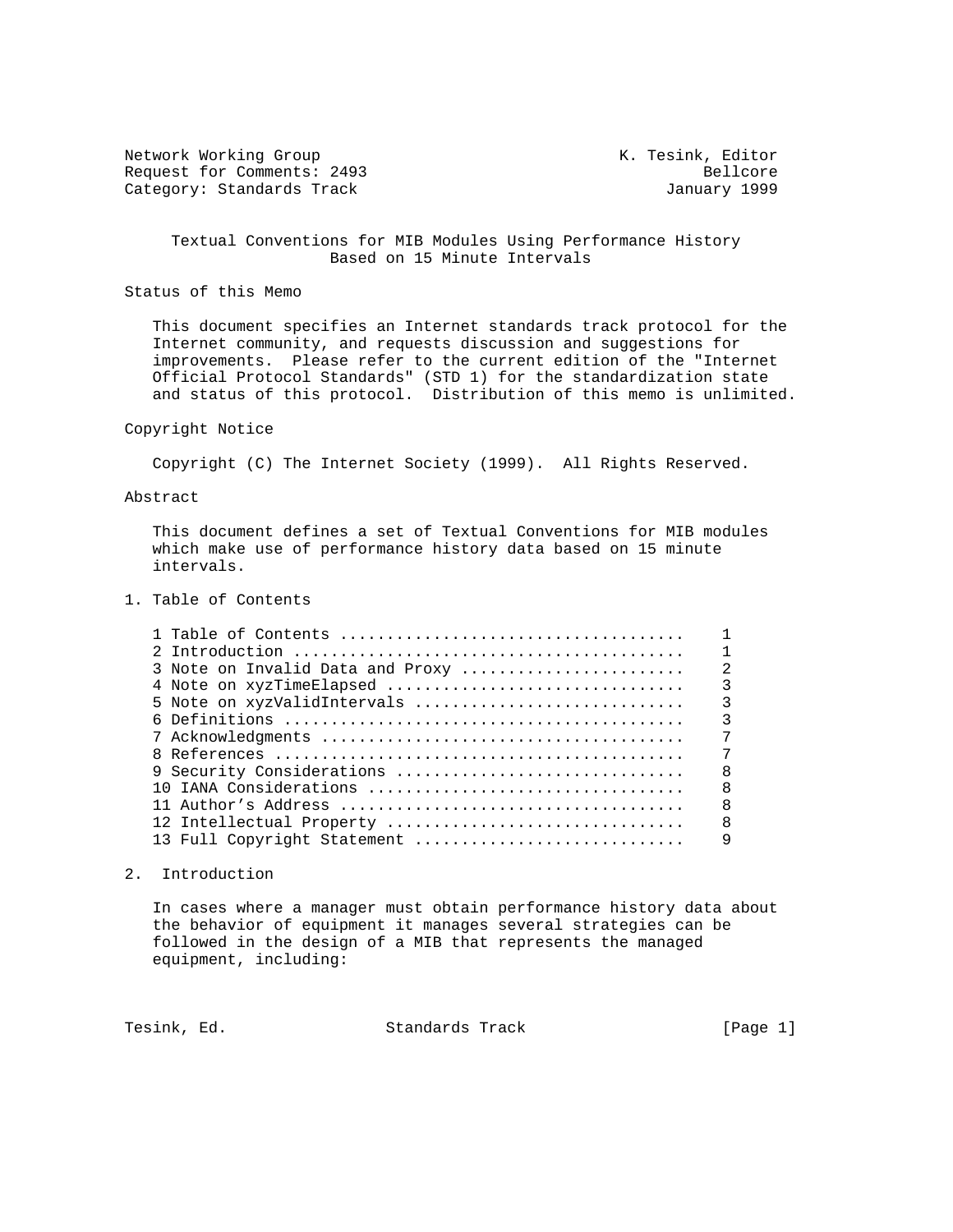- 0 The agent counts events on a continuous basis and, whenever desired, the manager obtains the value of the event counter and adjusts its understanding of the history of events at the agent.
- 0 The agent allocates events to 'buckets' where each bucket represents an interval of time.

 Telecommunications equipment often makes use of the latter strategy. See [3][4][5] for examples. In particular, for this equipment it is common that history data is maintained by the agent in terms of fifteen minute intervals.

 This memo does not attempt to compare the relative merits of different strategies to obtain history data. Differences may include polling policy, the amount of management traffic between manager and agent, agent simplicity, and 'data currentness' of the data obtained by the manager. MIB designers should consider these aspects when choosing a particular strategy in a MIB design. Instead, this memo provides definitions that can be used in MIB modules that require history data based on fifteen minute intervals.

 When designing a MIB module, it is often useful to define new types similar to those defined in the SMI [2]. In comparison to a type defined in the SMI, each of these new types has a different name, a similar syntax, but a more precise semantics. These newly defined types are termed textual conventions, and are used for the convenience of humans reading the MIB module. This is done through Textual Conventions as defined in RFC1903[1]. It is the purpose of this document to define the set of textual conventions to be used when performance history based on 15 minute intervals is kept. See for example the Trunk MIB modules [3][4][5].

3. Note on Invalid Data and Proxy

 In this document, the word proxy is meant to indicate an application which receives SNMP messages and replies to them on behalf of the devices where the actual implementation resides, e.g., DS3/E3 interfaces. The proxy will have already collected the information about the DS3/E3 interfaces into its local database and may not necessarily forward requests to the actual DS3/E3 interface. It is expected in such an application that there are periods of time where the proxy is not communicating with the DS3/E3 interfaces. In these instances the proxy will not necessarily have up-to-date configuration information and will most likely have missed the collection of some data. Missed data collection may result in some intervals in the interval table being unavailable.

Tesink, Ed. Standards Track [Page 2]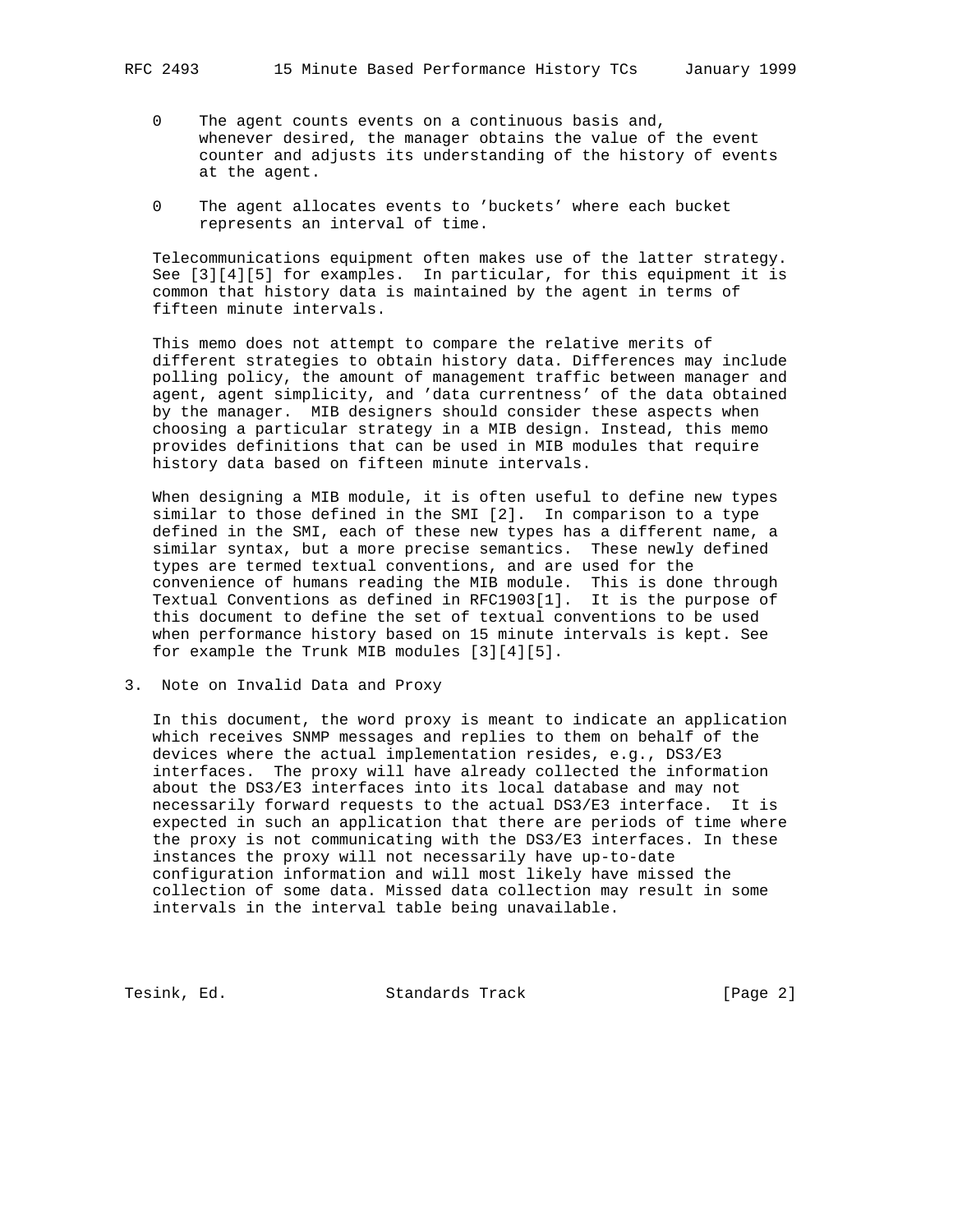#### 4. Note on xyzTimeElapsed

 While xyzTimeElapsed is defined as having a maximum there may be cases (e.g., an adjustment in the system's time-of-day clock) where the actual value of the current interval would exceed this maximum value.

 Suppose that an agent which aligns its 15-minute measurement intervals to 15-minute time-of-day ("wall clock") boundaries has a time-of-day clock that systematically gains time, and that a manager periodically corrects the clock by setting it back.

 It is assumed that the agent's time-of-day clock is reasonably accurate, say within a few seconds per day. Thus, the manager's periodic clock adjustments will normally be small, and if done frequently enough, need not ever exceed 10 seconds. In this case all interval durations will be within the allowed tolerance and none need be marked invalid, \_if\_ the ANSI procedure of ending measurement intervals at 15-minute time-of-day boundaries is followed [6].

 If the time-of-day clock is systematically adjusted in small increments, then always ending measurement intervals at 15-minute time-of-day boundaries will result in the long term in the correct number of intervals with the correct average duration, irrespective of whether the clock is moved ahead or moved back. Thus, if, for some reason, such as an adjustment in the system's time-of-day clock, the current interval exceeds the maximum value, it is considered acceptable that the agent will return the maximum value.

5. Note on xyzValidIntervals

The overall constraint on  $\langle n \rangle$  is  $1 = \langle n \rangle = \langle 96 \rangle$ . Any additional constraints on n must be defined in the DESCRIPTION clause (e.g., see [5]).

6. Definitions

PerfHist-TC-MIB DEFINITIONS ::= BEGIN

 IMPORTS MODULE-IDENTITY, Gauge32, mib-2 FROM SNMPv2-SMI TEXTUAL-CONVENTION FROM SNMPv2-TC;

perfHistTCMIB MODULE-IDENTITY

Tesink, Ed. Standards Track [Page 3]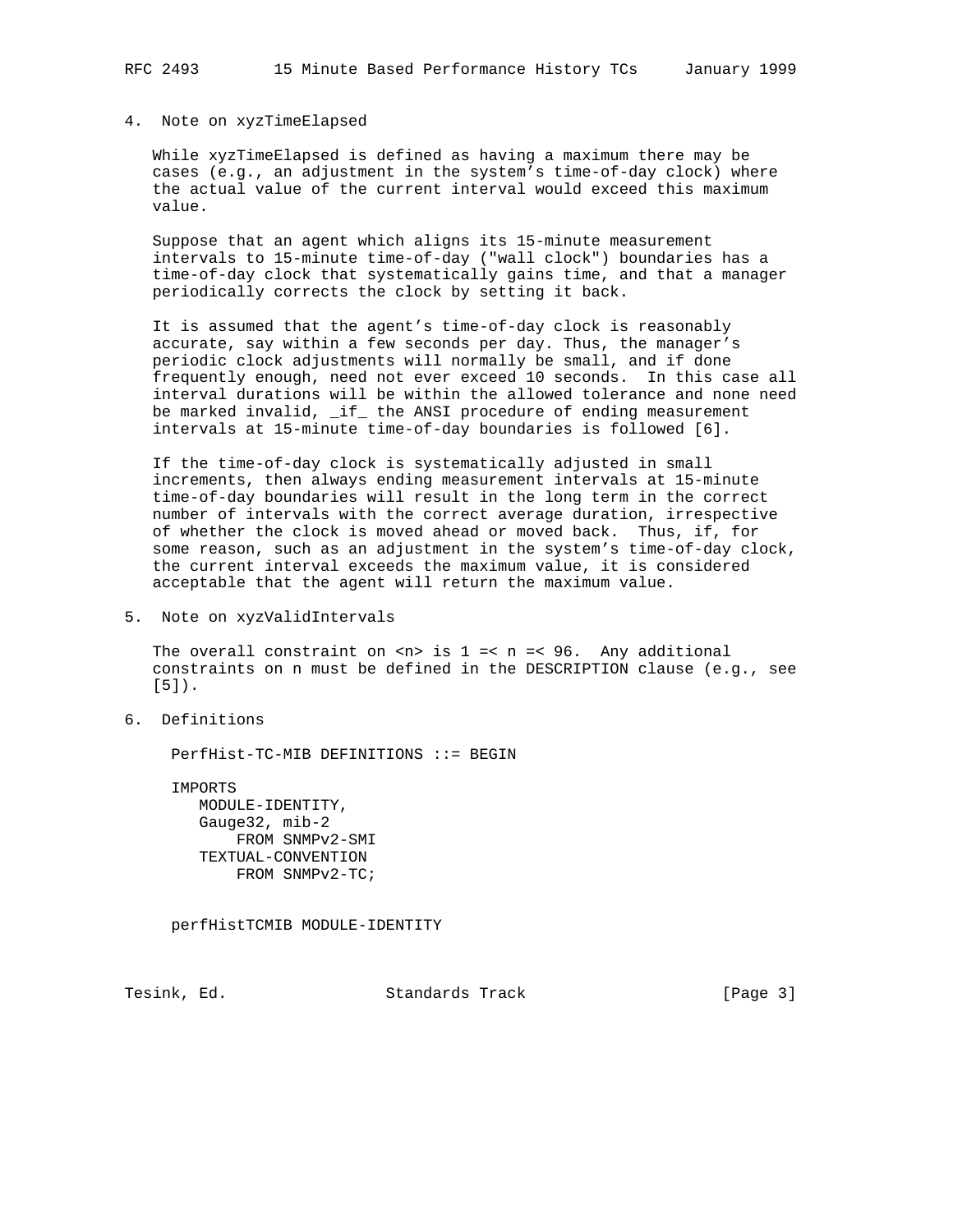LAST-UPDATED "9811071100Z" ORGANIZATION "IETF AToMMIB and TrunkMIB WGs" CONTACT-INFO "Kaj Tesink Postal: Bellcore 331 Newman Springs Road Red Bank, NJ 07701 USA Tel: +1 732 758 5254 Fax: +1 732 758 2269 E-mail: kaj@bellcore.com" DESCRIPTION "This MIB Module provides Textual Conventions to be used by systems supporting 15 minute based performance history counts."

```
::= { mib-2 58 }
```
 -- The Textual Conventions defined below are organized -- alphabetically -- Use of these TCs assumes the following: -- 0 The agent supports 15 minute based history counters. -- 0 The agent is capable of keeping a history of n -- intervals of 15 minute performance data. The -- value of n is defined by the specific MIB  $--$  module but shall be  $0 < n = < 96$ . -- 0 The agent may optionally support performance -- data aggregating the history intervals. -- 0 The agent will keep separate tables for the -- current interval, the history intervals, and -- the total aggregates. -- 0 The agent will keep the following objects. -- If performance data is kept for multiple instances -- of a measured entity, then -- these objects are applied to each instance of -- the measured entity (e.g., interfaces).  $- -$ -- xyzTimeElapsed OBJECT-TYPE

- -- SYNTAX INTEGER (0..899)
- -- MAX-ACCESS read-only
- -- STATUS current
- -- DESCRIPTION

Tesink, Ed. Standards Track (Page 4)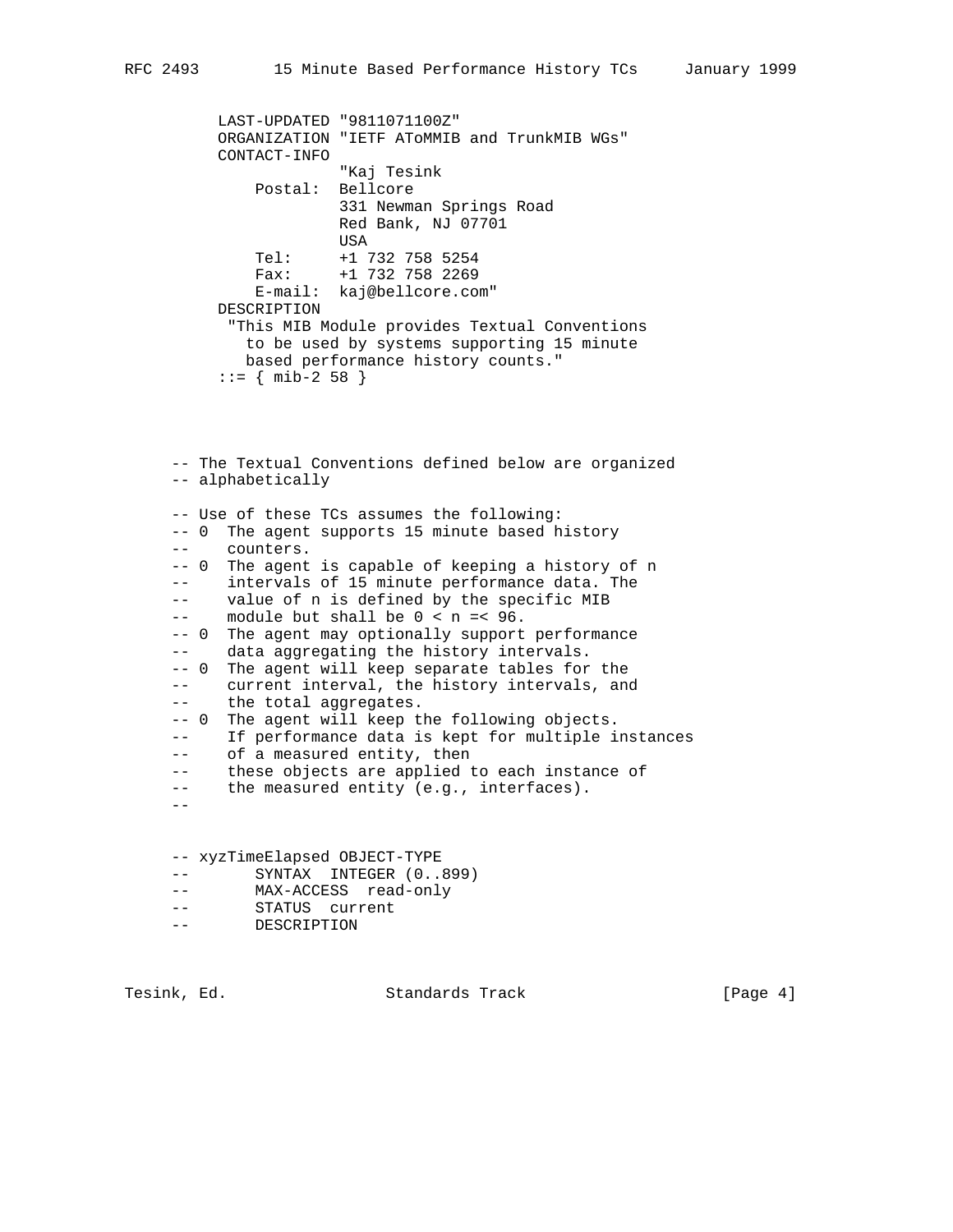-- "The number of seconds that have elapsed since -- the beginning of the current measurement period. -- If, for some reason, such as an adjustment in the -- system's time-of-day clock, the current interval -- exceeds the maximum value, the agent will return -- the maximum value." -- ::= { xxx } -- xyzValidIntervals OBJECT-TYPE -- SYNTAX INTEGER  $(0,.$ <n>) -- MAX-ACCESS read-only -- STATUS current -- DESCRIPTION -- "The number of previous near end intervals -- for which data was collected. -- [ The overall constraint on <n> is 1 =< n =< 96; ]<br>-- [ Define any additional constraints on <n> here. ] -- [ Define any additional constraints on <n> here. ] -- The value will be <n> unless the measurement was -- (re-)started within the last (<n>\*15) minutes, in which -- case the value will be the number of complete 15 -- minute intervals for which the agent has at least -- some data. In certain cases (e.g., in the case -- where the agent is a proxy) it is possible that some -- intervals are unavailable. In this case, this -- interval is the maximum interval number for -- which data is available."  $---$  ::= {  $xxx$  } -- xyzInvalidIntervals OBJECT-TYPE -- SYNTAX INTEGER (0..<n>) -- MAX-ACCESS read-only -- STATUS current -- DESCRIPTION -- "The number of intervals in the range from -- 0 to xyzValidIntervals for which no -- data is available. This object will typically -- be zero except in cases where the data for some -- intervals are not available (e.g., in proxy -- situations)."  $---$  ::= {  $xxx$  } PerfCurrentCount ::= TEXTUAL-CONVENTION STATUS current DESCRIPTION "A counter associated with a performance measurement in a current 15 minute measurement interval. The value of this counter starts from zero and is

Tesink, Ed. Standards Track [Page 5]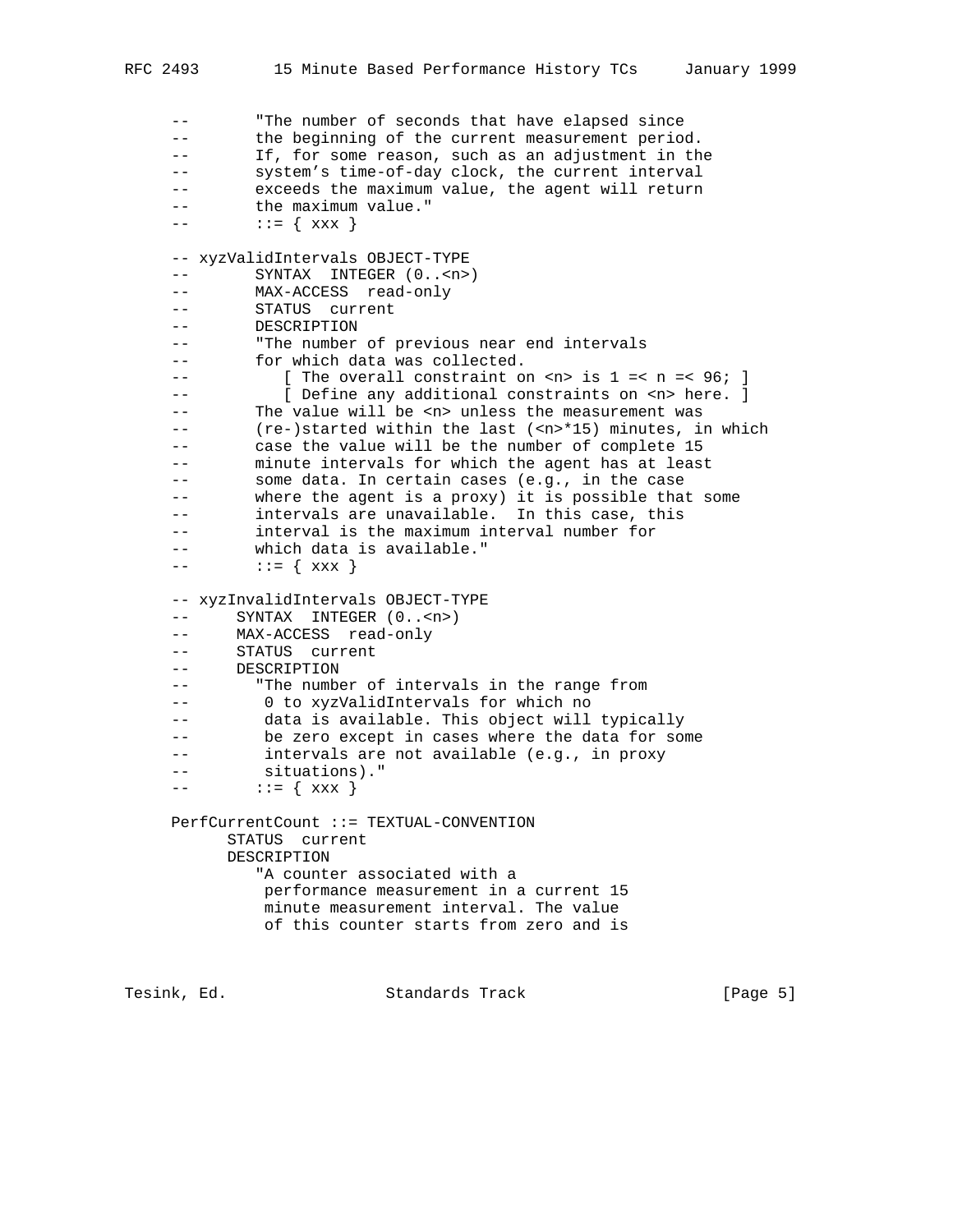increased when associated events occur, until the end of the 15 minute interval. At that time the value of the counter is stored in the first 15 minute history interval, and the CurrentCount is restarted at zero. In the case where the agent has no valid data available for the current interval the corresponding object instance is not available and upon a retrieval request a corresponding error message shall be returned to indicate that this instance does not exist (for example, a noSuchName error for SNMPv1 and a noSuchInstance for SNMPv2 GET operation)." SYNTAX Gauge32 PerfIntervalCount ::= TEXTUAL-CONVENTION STATUS current DESCRIPTION "A counter associated with a performance measurement in a previous 15 minute measurement interval. In the case where the agent has no valid data available for a particular interval the corresponding object instance is not available and upon a retrieval request a corresponding error message shall be returned to indicate that this instance does not exist (for example, a noSuchName error for SNMPv1 and a noSuchInstance for SNMPv2 GET operation). In a system supporting a history of n intervals with IntervalCount(1) and IntervalCount(n) the most and least recent intervals respectively, the following applies at the end of a 15 minute interval: - discard the value of IntervalCount(n) - the value of IntervalCount(i) becomes that of IntervalCount(i-1) for  $n > = i > 1$  - the value of IntervalCount(1) becomes that of CurrentCount - the TotalCount, if supported, is adjusted." SYNTAX Gauge32 PerfTotalCount ::= TEXTUAL-CONVENTION

STATUS current

Tesink, Ed. Standards Track [Page 6]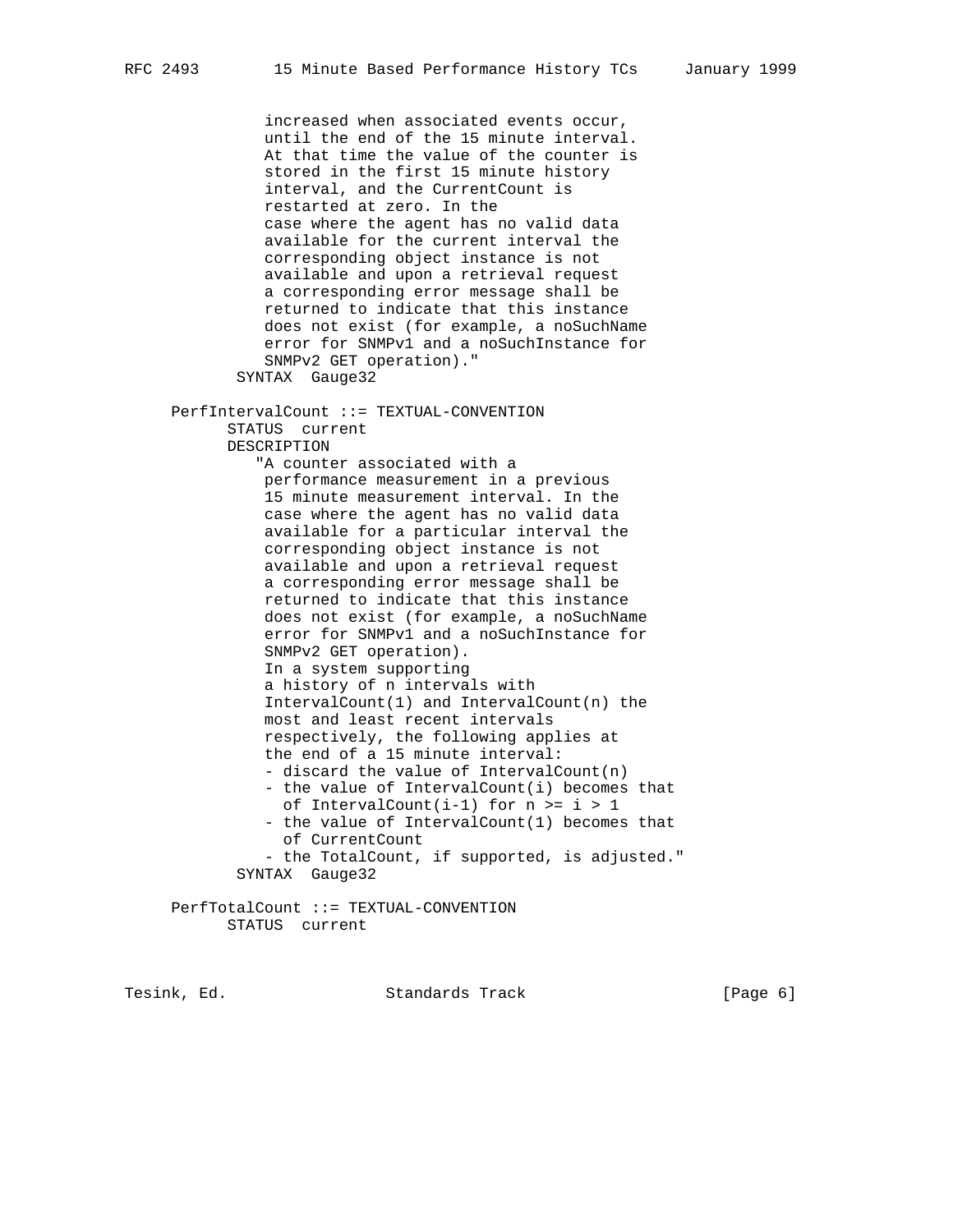DESCRIPTION "A counter associated with a performance measurements aggregating the previous valid 15 minute measurement intervals. (Intervals for which no valid data was available are not counted)" SYNTAX Gauge32

END

7. Acknowledgments

 This document is a product of the AToMMIB and TrunkMIB Working Groups.

- 8. References
	- [1] Case, J., McCloghrie, K., Rose, M., and S. Waldbusser, "Textual Conventions for Version 2 of the Simple Network Management Protocol (SNMPv2)", RFC 1903, January 1996.
	- [2] Case, J., McCloghrie, K., Rose, M., and S. Waldbusser, "Structure of Management Information for Version 2 of the Simple Network Management Protocol (SNMPv2)", RFC 1902, January 1996.
	- [3] Fowler, D., "Definitions of Managed Objects for the DS1, E1, DS2 and E2 Interface Types", RFC 2495, January 1999.
	- [4] Fowler, D., "Definitions of Managed Objects for the DS3/E3 Interface Type", RFC 2496, January 1999.
	- [5] Tesink, K., "Definitions of Managed Objects for the SONET/SDH Interface Type", Work in Progress.
	- [6] American National Standard for Telecommunications Digital Hierarchy - Layer 1 In-Service Digital Transmission Performance Monitoring, ANSI T1.231-1997, September 1997.

Tesink, Ed. Standards Track [Page 7]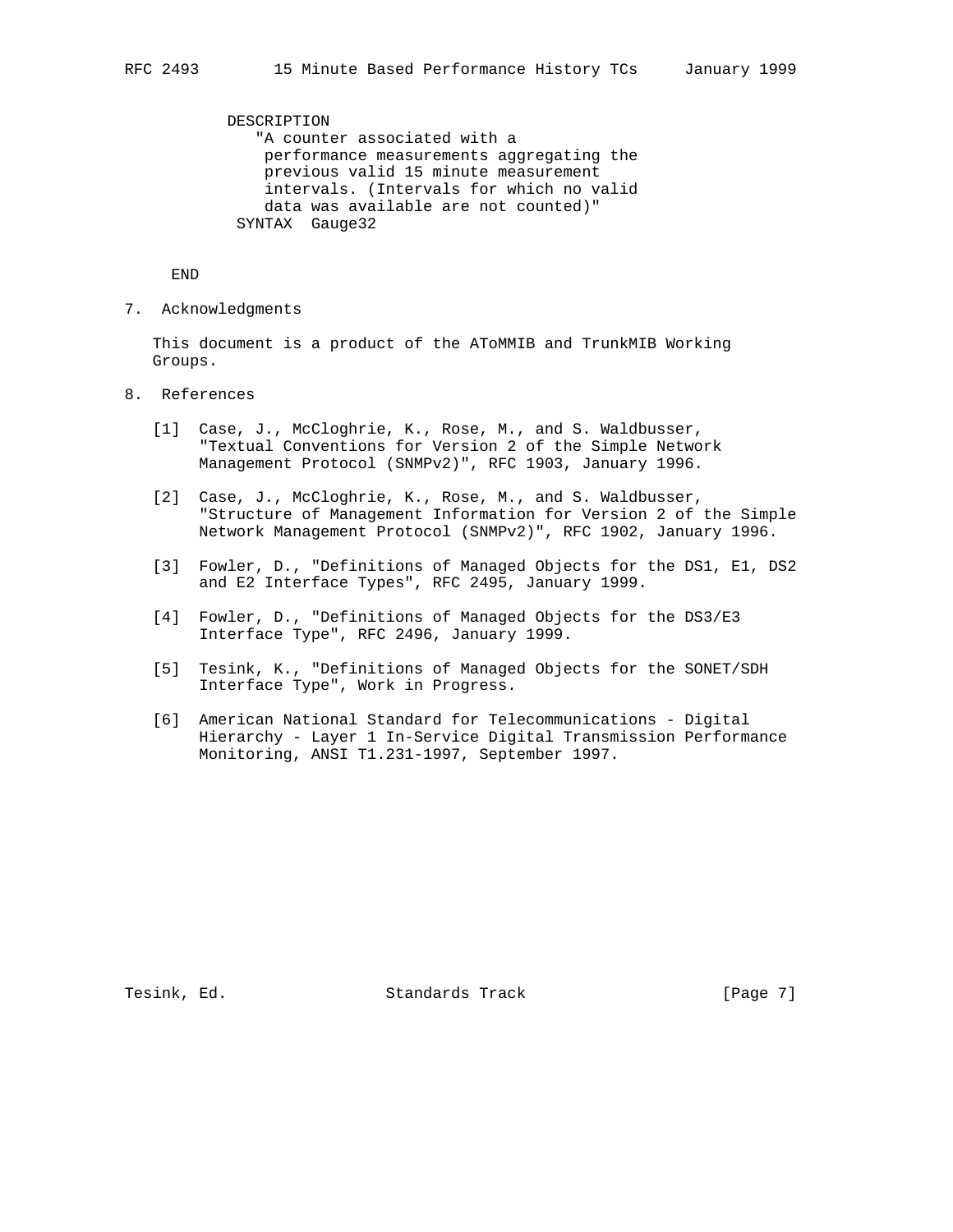#### 9. Security Considerations

 This memo defines textual conventions for use in other MIB modules. Security issues for these MIB modules are addressed in the memos defining those modules.

### 10. IANA Considerations

 Prior to publication of this memo as an RFC, IANA is requested to make a suitable OBJECT IDENTIFIER assignment.

11. Author's Address

 Kaj Tesink Bellcore 331 Newman Springs Road P.O. Box 7020 Red Bank, NJ 07701-7020

 Phone: (732) 758-5254 EMail: kaj@bellcore.com

12. Intellectual Property

 The IETF takes no position regarding the validity or scope of any intellectual property or other rights that might be claimed to pertain to the implementation or use of the technology described in this document or the extent to which any license under such rights might or might not be available; neither does it represent that it has made any effort to identify any such rights. Information on the IETF's procedures with respect to rights in standards-track and standards-related documentation can be found in BCP-11. Copies of claims of rights made available for publication and any assurances of licenses to be made available, or the result of an attempt made to obtain a general license or permission for the use of such proprietary rights by implementors or users of this specification can be obtained from the IETF Secretariat.

 The IETF invites any interested party to bring to its attention any copyrights, patents or patent applications, or other proprietary rights which may cover technology that may be required to practice this standard. Please address the information to the IETF Executive Director.

Tesink, Ed. Standards Track (Page 8)